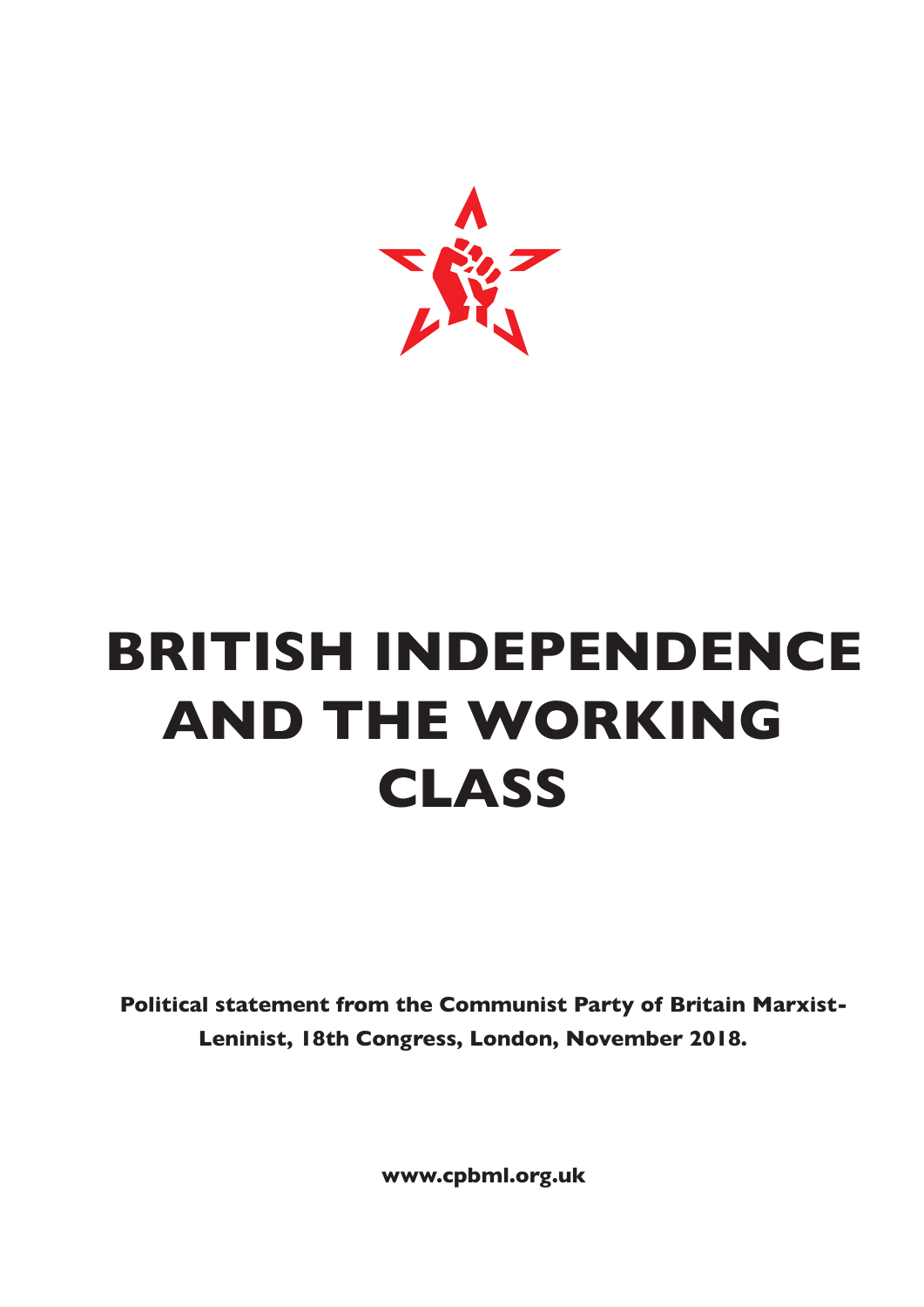#### **BRITISH INDEPENDENCE AND THE WORKING CLASS, NOVEMBER 2018**



MODERN, TRANSNATIONAL, monopoly capital is united in seeking a world where free trade rules unhindered – or more exactly, where monopoly capital rules unhindered.

We know what that world would be like, because we have been living in a huge free trade area for several decades. It's called the European Union. Its four freedoms of movement – goods, capital, services and labour (not people, never people, just people as workers) – are the freedoms that capital wants for the whole world.

Hence the enthusiasm from the US and the EU for the Transatlantic Trade and Investment Partnership. Free trade requires the end of nation states. It is the opposite of nations trading freely, because it destroys their ability to plan their economies. It is freedom for monopolies, not for peoples.

A whole planet built in the image of the EU, of transnational capital: that's the true meaning of globalisation. That would mean the end of sovereign states, and our acknowledgement of their importance is key to understanding what the tasks of our working class – and hence of our Party – are.

A new, epic struggle is defining our times, shaping the fight between the two contending classes. It is a new form of national liberation, centred on sovereignty and control over our material and intellectual resources, and it is worldwide. Waging that war, winning that war, will become a condition of survival for workers in every country.

Either we live in an independent Britain deciding our own future, or we become slaves to international capital. This fight for national independence will not cease when we leave the EU – an indispensable first step. It will never cease while capital exists. Indeed, it will become even more acute.

Every step forward will increase the resistance of monopoly capitalism. We see this in Britain, where the victory in the referendum also produced an intensification of pro-EU feeling in a minority. Advance brings forth reaction, in the same way as revolution produces counter-revolution.

So the period between 20 February 2016, when the referendum was announced, and leaving is not an exception. We won't get back to business as usual, because in some ways the rules of political economy have changed. Not fundamentally – labour power is still a commodity, and the working class is still the creator of value, not the capitalists. But now transnational capitalism's attempt to take the very existence of sovereign states out of the equation changes the picture. The kind of struggle we have been engaged in, the broad alliance for our nation, is but a foretaste of what is to come. Things will get tougher and rougher.

### Free movement

The policy of free movement of labour is utterly destabilising and wasteful of the huge potential of our people. It is shameful that the trade unions have mostly failed to link deskilling with the EU. We must prevent employers from importing labour at will from outside. Instead we must demand the training and skilling of our own population. Our knowledge and skills must be developed and invested in production for our needs, and pride in our expertise passed on to the next generations.

One thing is clear: our seizing of the issue of the free

movement of labour has singled this Party out from what is called the Left. Outside of us, no one is dealing with this properly, however correct they may be on individual issues. But outside of established political circles, the working class is definitely talking about it.

We get attacked for talking about it. But we need to discuss it more, because it is central to our message, central to the working class and central to the plans capitalism has for us. And we have to understand that it's not just or even mainly about unskilled labour.

We are in the middle of an unprecedented economic revolution where the motive power – the most important force of production – is not water or steam or coal or iron ore, but knowledge. In the modern world, the most valuable commodity of all is intellect, people. And one of the most important conditions for trade in goods and services is the import and export of workers.

In the eighteenth century a triangular trade developed: goods manufactured in Britain were shipped to West Africa, where they were exchanged for slaves, who were then sold in the West Indies and the proceeds used to buy sugar, molasses and rum. Now there is a new triangular trade, based on wage slavery. Less developed countries allow their talent to emigrate to the developed ones; the products which result from this talent are manufactured in Asia; then sold throughout the world.

For instance, in Britain, fewer than half the doctorates awarded now go to UK nationals. If you exclude student teachers, very nearly two-thirds of graduate students are foreign nationals. This has consequences. The first and most urgent is that the academic sector as a whole is now utterly dependent on the "free movement" of the world's talent – not to speak of dependence on EU grants – no matter what the damage to other nations' intellectual base. No surprise, then, at the horror from university managements at Brexit.

With health professionals being imported, why bother to train young British people or spend money on bursaries?

Brains matter. The planes carrying the skilled, the "brightest and the best", to Britain, to Europe, to the US are the modern equivalent of the Spanish galleons carrying gold and silver from the New World. All that gold and silver rotted Spain from within. With no need to invest in developing its own resources, its wealth turned it into an economic backwater. This is already happening in Britain.

Not to speak of the effect on the developing world, on central and eastern Europe, on anywhere outside Britain, the US, Canada, France, Germany and a couple of other countries. Developing countries are systematically drained of their intellectual talent. And like the eagle returning every day to eat Prometheus's liver, monopoly capitalism comes back each year for more.

To call for open borders is to betray the British working class and the working classes of all nations.

### Control

Fighting against capitalism's "freedoms" is a new kind of national liberation, though that should not be misunderstood. We are not Vietnam or Angola, needing to expel armed occupiers. For us, everything centres around control, around who controls. Sovereignty itself needs to be exercised, but where does sovereignty reside? Not in Parliament. Not in the courts. Not in divine right. Real

**'Either we live in an independent Britain deciding our own future, or we become slaves to international capital.'**

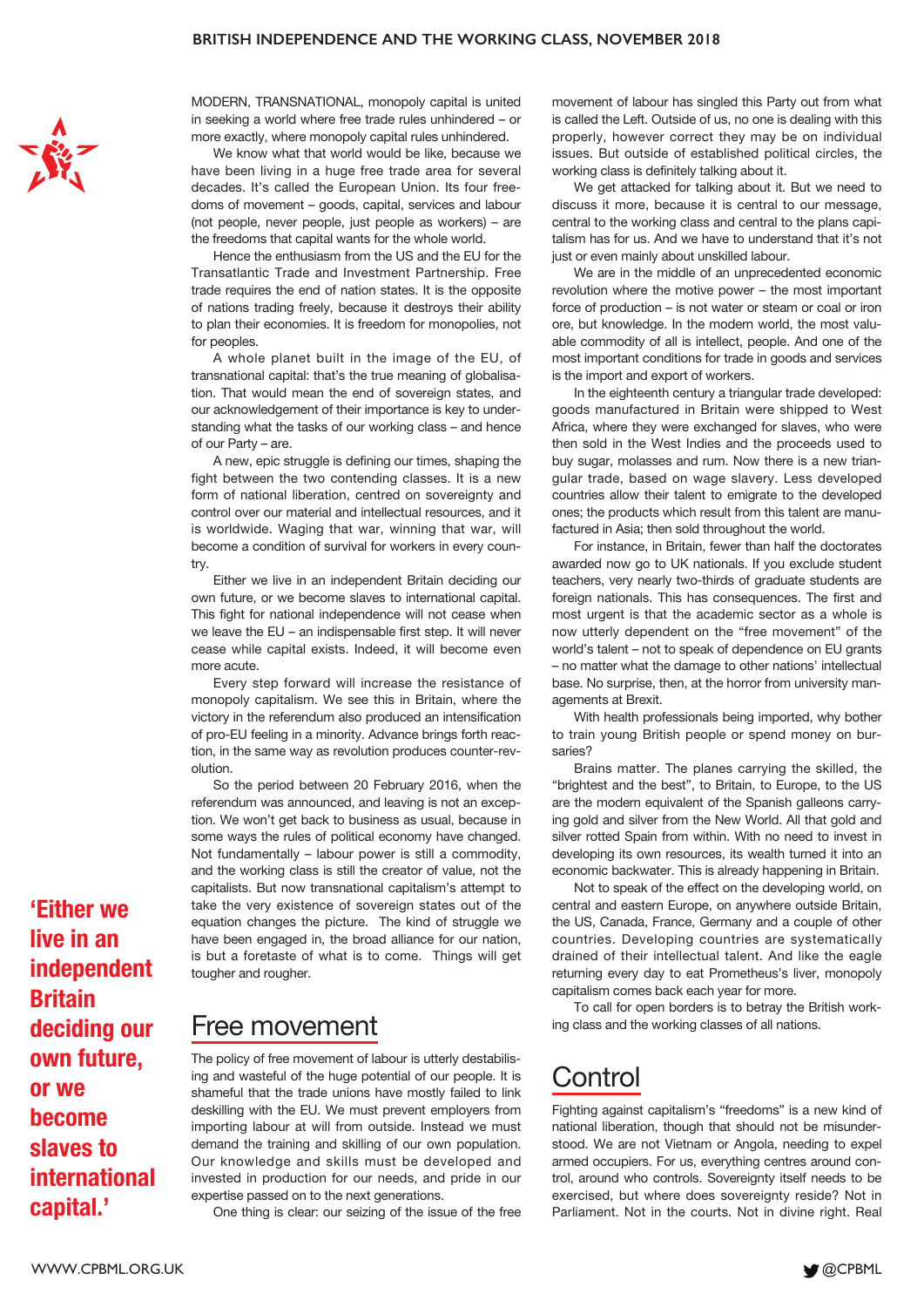sovereignty can only derive from the people.

Take control, we say. Workers must demand control for themselves. It's a message that can be found in every single industrial dispute. So we need to argue from the workplace out, and from the country in: the working class must rule.

After so long on the back foot the working class is starting to set goals that cannot be put back into the bottle and corked. Workers have experienced how "free" markets work. They want control. But to seize it, our class needs organisation. If workers reject the trade unions, other forms of organisation must be created to suit the situation.

The recognition is growing that to be an independent Britain, we must have an independent national economy where we develop self-sufficiency, producing as much as possible here in Britain for our domestic consumption. What we are then unable to produce in Britain, we import in exchange for British exports that have been earmarked as part of a reciprocal set of trade agreements struck with other countries but without any political strings attached either way.

This runs counter to the political rationale of the EU and in other trade blocs, where 'free' trade is used to gain new export markets by battering particular countries into giving up on their own industries. The end result is that large swathes of the importing country's population become underutilised and impoverished – with the active connivance of that country's government.

When a government allows, for example, the cheap import of steel, its aim is to destroy the home production of steel; it has nothing to do with supply and demand. So the dumping of imports – whether of goods, services or labour –should have no place in Britain's future trade arrangements.

To achieve self sufficiency will require a long and determined fight. Capitalism is an utterly sick system, with vast amounts of capital lying unused. We have to protect ourselves from this sickness.

## Leave and industry

The economic, financial and social problems we have can only be resolved within our borders. To make out they can be solved globally is at best an attempt to deliberately avoid a solution; at worst to try to continue with the same type of restraint that the EU has applied to Britain but moved up a notch to a global level. It will not be easy, but our prize is great.

As part of Brexit every sector of commerce and industry needs to go through the consequences of Britain no longer being a member of the EU. This means setting up independent structures and getting the necessary authorisations and paperwork in place not only to help large firms but also those small companies found in Britain's towns and often villages involved in exports. Our independence must define our regulation, not the other way round.

Of course the problems faced by Britain are not simple but complex and serious. In particular the role of international corporations has blurred what is meant by British industry. But are the problems associated with international corporations entirely new? Not really. Think of Ford Motor Company and others who set up shop here during the 1930s.

As part of this process international corporations operating in Britain should be required to reveal their technology and working practices together with sharing their entire production know how, including set up, machinery and access to their expert personnel. This expertise resides in their workforce.

Brexit demands that we think harder about efficient methods of British production, including the development of local supply chains for each sector to replace the current fragmented EU cross-border supply chains (another EU device whose effect has been to weaken the bargaining position of British trade unions).

Local integrated procurement throughout England, Scotland and Wales is essential to becoming independent, and to restoring trade union national collective bargaining. Meanwhile the failed globalist outlook uses separatism to advocate petty regional "planning" under the thumb of multinationals so that workers are broken up into harmless regional tribes squabbling with each other. This drive is particularly evident in Scotland.

Co-ordinated democratic working class decision making across all sectors of British industry and commerce is therefore profoundly important.

Petty separatism and its regionalist counterpart seek one way or the other to break up Britain. Neither has a place in the British working class democratic approach, yet this remains a weakness in the mind of our class. Trade unions call for increasing federalism within Britain, and the false call for Scotland to cut loose while maintaining the shackles of the EU continues. We cannot allow this – British unity is essential for our sovereign future.

There should be no confusion over Northern Ireland: the EU has turned the Irish border into a weapon, aiming to bring Northern Ireland entirely into its orbit. This has nothing to do with Irish independence, which can only begin to happen by the Republic itself leaving the EU.

### Value

Those who peddle capitalist ideas are great hands at avoiding what is unpleasant. To them the fact that workers create value only for it to be grabbed by capitalists as surplus value is most certainly unpleasant since it reveals the underlying reality of capitalism, namely class exploitation and the class power of the capitalist.

Ever since Marx explained the labour theory of value in the 19th century, social democrats have been busy ignoring it with their blather about "fair" wages. Now the diversion of productivity is adding to the confusion.

Over the years the fiction that supply and demand governs the price of a product has encouraged superficial thinking. The capitalists know what really determines value, namely the minimum labour time spent in producing a product. But the idea of value has been jumbled up in daily economic parlance and blurred, reconfigured as the concept of productivity (output per person per hour).

Productivity has then been used to stoke up blind global competition, leading to the replacement of British products by cheaper imports from international corporations. By the same token productivity has also been used as a reason for British companies to deploy their capital overseas and to produce from those locations while closing their British-based factories.

### **'British unity is essential for our sovereign future.'**